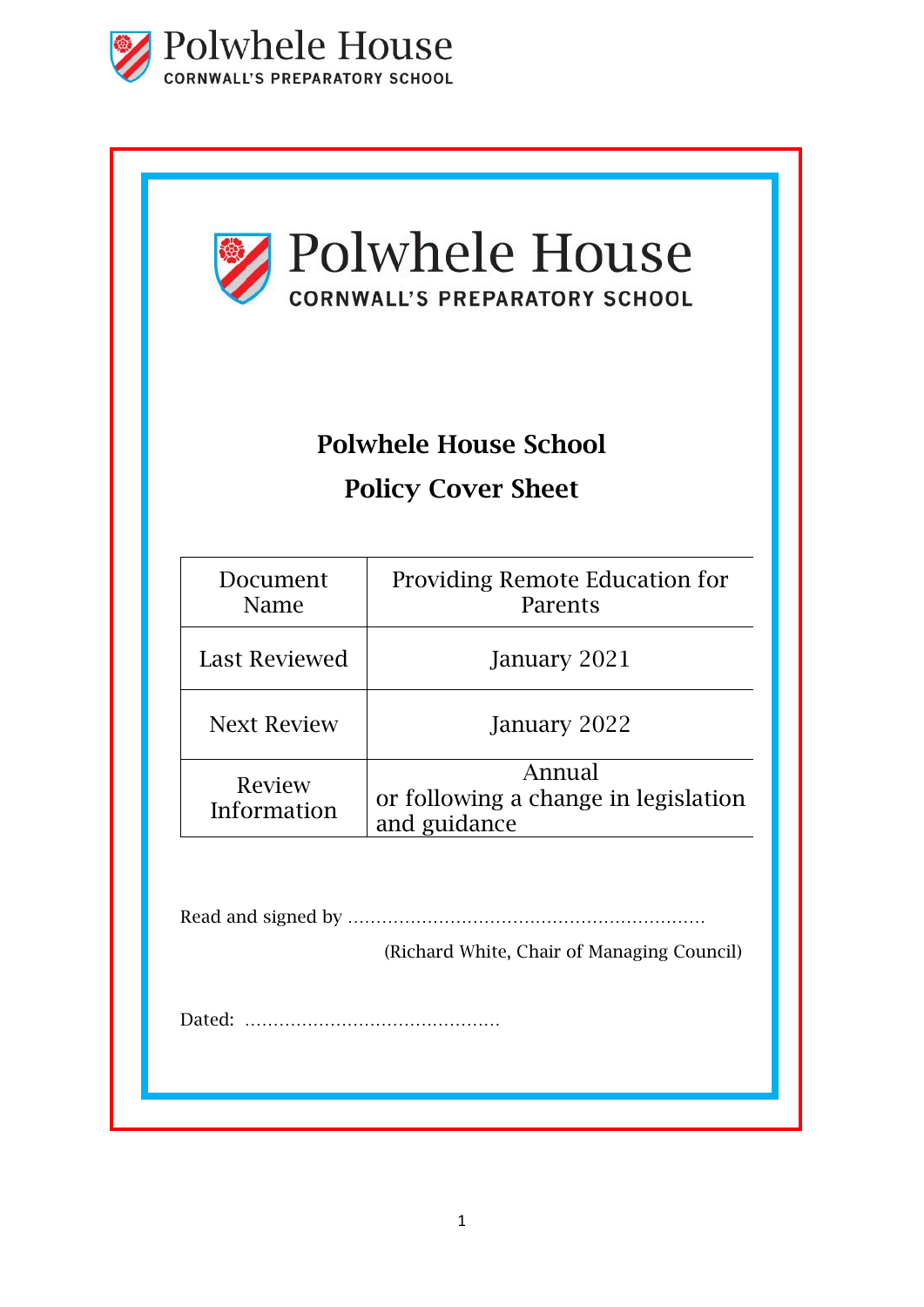

# Remote education provision: information for parents

This information is intended to provide clarity and transparency to pupils and parents or carers about what to expect from remote education where national or local restrictions require entire cohorts (or bubbles) to remain at home.

For details of what to expect where individual pupils are self-isolating, please see the final section of this page.

## *The remote curriculum: what is taught to pupils at home*

A pupil's first day or two of being educated remotely might look different from our standard approach, while we take all necessary actions to prepare for a longer period of remote teaching.

### What should my child expect from immediate remote education in the first day or two of pupils being sent home?

Remote learning will be delivered by your child's familiar teachers using Microsoft Teams. Work will be set daily but until the timetable is prepared, it may be that you will be informed each day of the lesson timings.

Following the first few days of remote education, will my child be taught broadly the same curriculum as they would if they were in school?

### *Remote teaching and study time each day*

### How long can I expect work set by the school to take my child each day?

We expect that remote education (including remote teaching and independent work) will take pupils broadly the following number of hours each day:

| Key Stage 1 | 4.0 hours each day |
|-------------|--------------------|
| Key Stage 2 | 4.5 hours each day |
| Key Stage 3 | 5 hours each day   |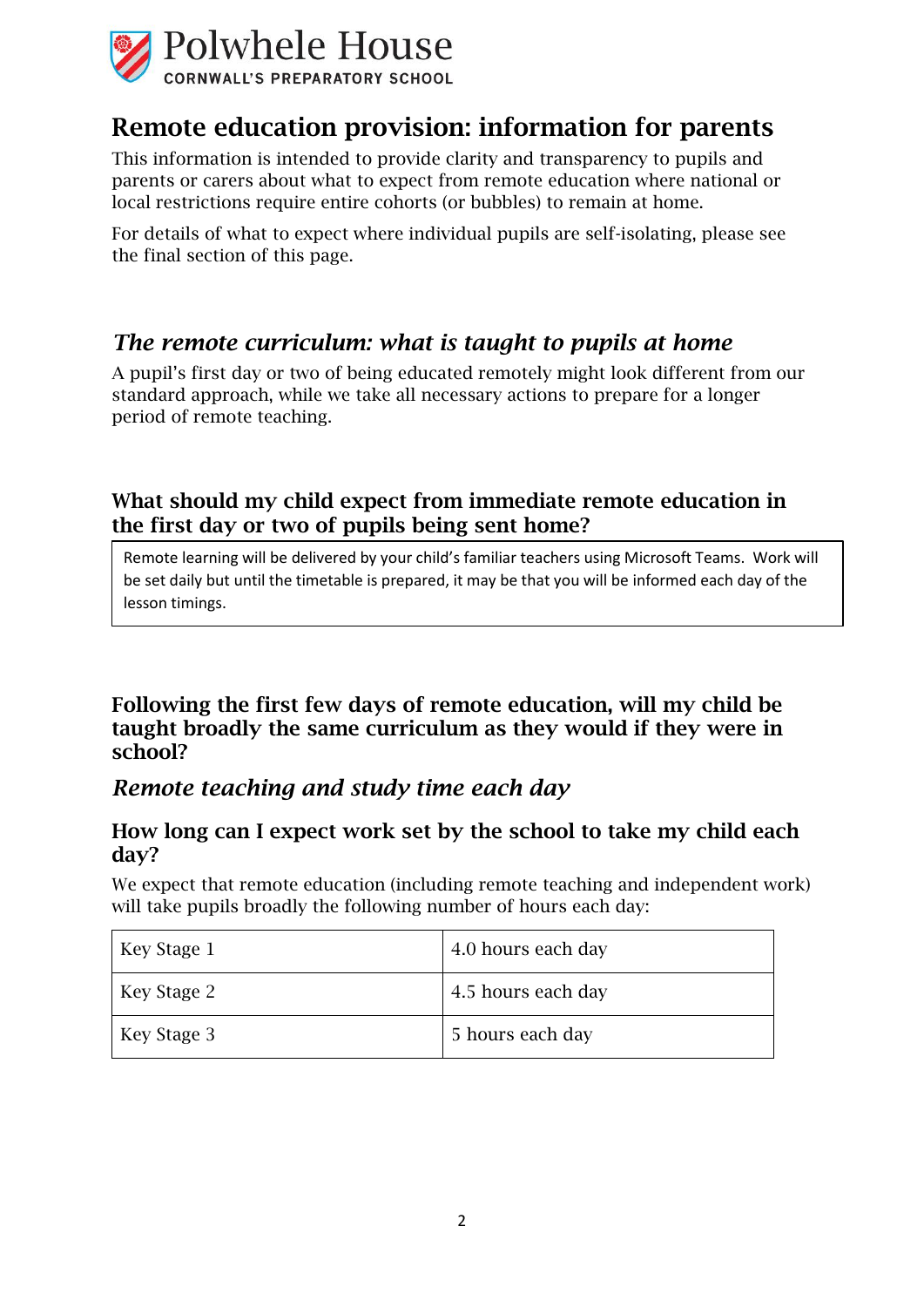

## *Accessing remote education*

#### How will my child access any online remote education you are providing?

Your child has either a Tapestry login (EYFS) or a Microsoft Teams account (Reception – Year 8). Assignments are posted daily by teachers for the children to access and teachers host live meetings for most lessons.

### If my child does not have digital or online access at home, how will you support them to access remote education?

We recognise that some pupils may not have suitable online access at home. We take the following approaches to support those pupils to access remote education:

Where you are unable to access the online learning, we will work with you on an individual basis to make sure your child is able to access the teaching and learning materials. Please contact your child's form teacher in the first instance.

### How will my child be taught remotely?

We use a combination of the following approaches to teach pupils remotely:

- We use a combination of teaching methods, depending on the style of delivery best suited to each subject:
- live teaching (online lessons)
- recorded teaching (video/audio recordings made by teachers)
- workbooks, textbooks and reading books pupils have at home
- commercially available websites supporting the teaching of specific subjects or areas, including video clips or sequences
- project work and/or internet research activities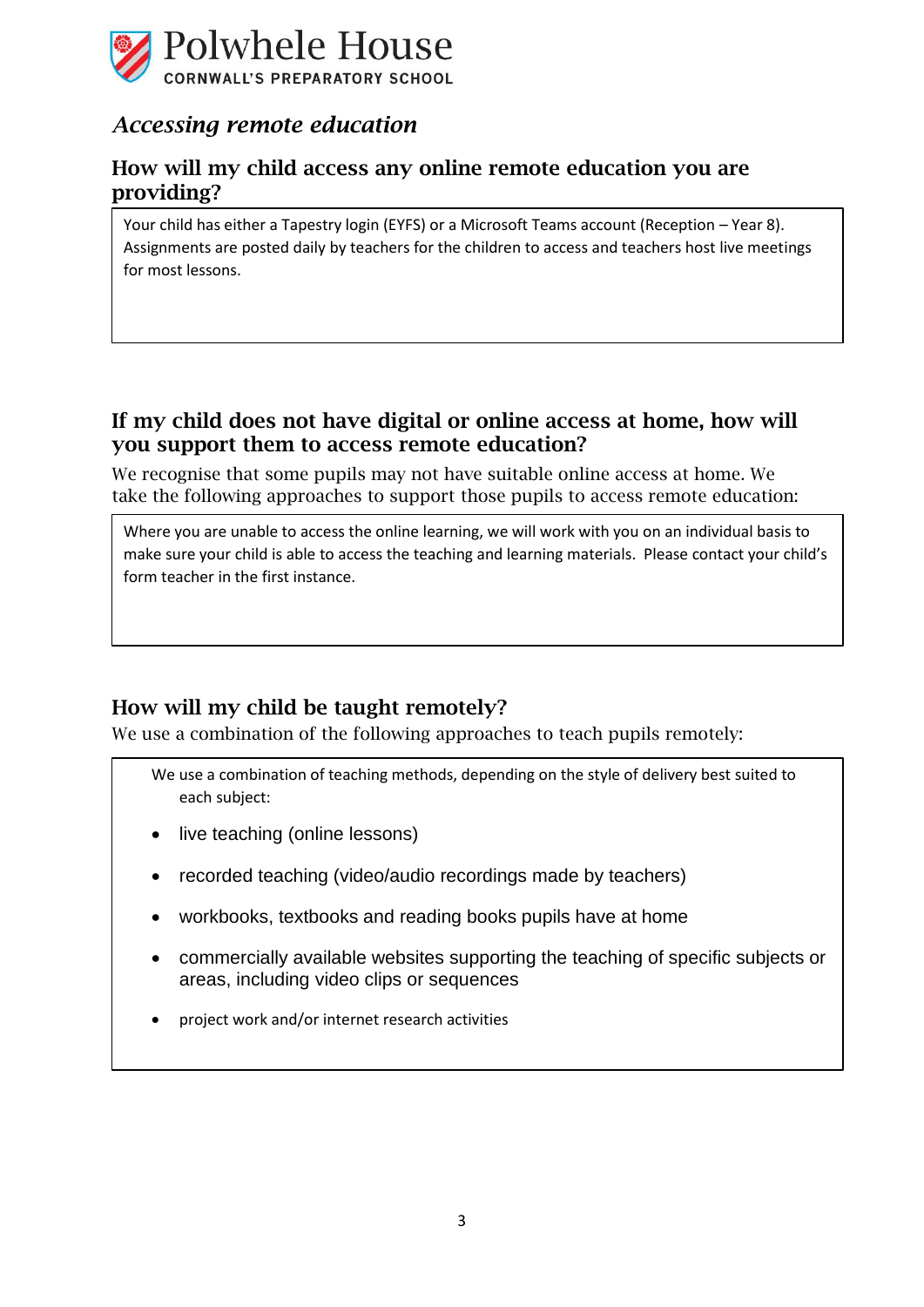

## *Engagement and feedback*

### What are your expectations for my child's engagement and the support that we as parents and carers should provide at home?

- We expect your child to follow the timetable for their yeargroup and attend lessons as advertised each day.
- If you have internet difficulties and cannot access the learning please let your child's form teacher know and we will give what support we can.
- Younger children benefit from parental engagement and need you support. We would ask that parents remind their children of the timetable and ensure that there is a quiet place for the child to work.
- Your child's teacher will help you to support your child's learning if this proves difficult for you.

### How will you check whether my child is engaging with their work and how will I be informed if there are concerns?

Children are expected to attend lessons and return work as requested. If this is not happening and you have not informed us, we will engage with you and let you know that your child is not fully engaged in their learning.

### How will you assess my child's work and progress?

Feedback can take many forms and may not always mean extensive written comments for individual children. For example, whole-class feedback or quizzes marked automatically via digital platforms are also valid and effective methods, amongst many others. Our approach to feeding back on pupil work is as follows:

- Teachers will give feedback on tsks completed via Tatestry or Teams.
- Where individual support is required, teachers will find a time during lessons to speak with the child
- Each fortnight, form teachers will speak with the children pastorally

## *Additional support for pupils with particular needs*

### How will you work with me to help my child who needs additional support from adults at home to access remote education?

We recognise that some pupils, for example some pupils with special educational needs and disabilities (SEND), may not be able to access remote education without support from adults at home. We acknowledge the difficulties this may place on families, and we will work with parents and carers to support those pupils in the following ways: